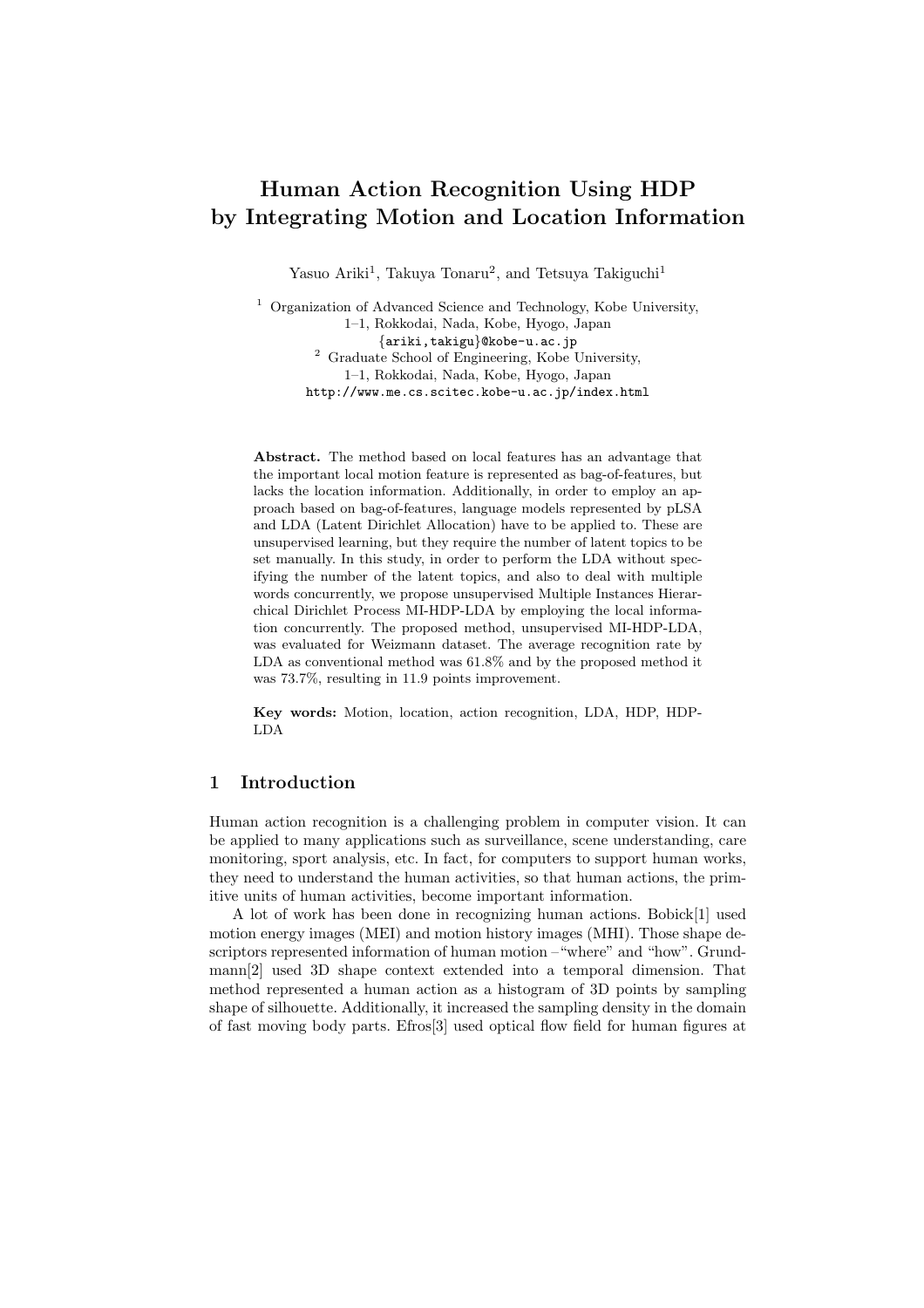each frame. Their methods presented the human body as a whole to understand human actions as concatenation of motion and pose.

In contrast to the above methods, local motion approaches represent human action as a set of distinguished local motion features. Laptev[4] proposed spacetime interest points using Harris operator extended into temporal and adapted scale. Dollár<sup>[5]</sup> proposed cuboid with local motion descriptor at interest point detected using separable linear filters. Scovanner[6] used 3D SIFT descriptor extended into a temporal dimension for these interest point. These approaches are effective to characterize distinguished local motion included in the action. Moreover, since these features can be represented as a histogram, language models with unsupervised learning can be applied to the features. These approaches are called bag-of-words and the features obtained as a result are called word. Niebles[7] classified actions by applying pLSA that is one of the language models, and Wang[8] used Semi-LDA.

However, local motion approaches do not take the location information into consideration. Moreover, bag-of-words approach using language model requires the number of latent topics, corresponding to action classes, to be set manually. In this study, in order to perform the LDA (Latent Dirichlet Allocation) without specifying the number, and also to deal with multiple words concurrently in an unsupervised manner, we propose unsupervised Multiple Instances Hierarchical Dirichlet Process MI-HDP-LDA. MI-HDP-LDA is the model capable of generating words from the latent topics. Hence it can provide co-occurrence of words occurring simultaneously. Moreover, it can estimate the number of latent topics automatically by using Hierarchical Dirichlet Processes(HDP).

The rest of this paper is organized as follows. In section 2, our basic idea is described and in section 3, motion feature and location information are described. In section 4, Hierarchical Dirichlet Processes - Latent Dirichlet Allocation (HDP-LDA) is briefly described. In section 5, MI-HDP-LDA is proposed to deal with features occurring concurrently. In section 6, the experimental result is described for Weizmann dataset introduced in [9] to evaluate our algorithm. Section 7 is for conclusion of this paper.

# **2 Basic Idea**

Our study is motivated by the conventional approaches which extract local features by detecting interest points. Our basic idea is to extract various types of information at interest points such as motion feature, location information and limbs parts, etc for understanding human actions.

This paper regards the motion in terms of information "where" and "how". For "where", the relative position in human region is used as location word and for "how", the motion feature is used as motion word at the interest point. Niebles[7] method is employed as interest point detection algorithm and motion descriptor.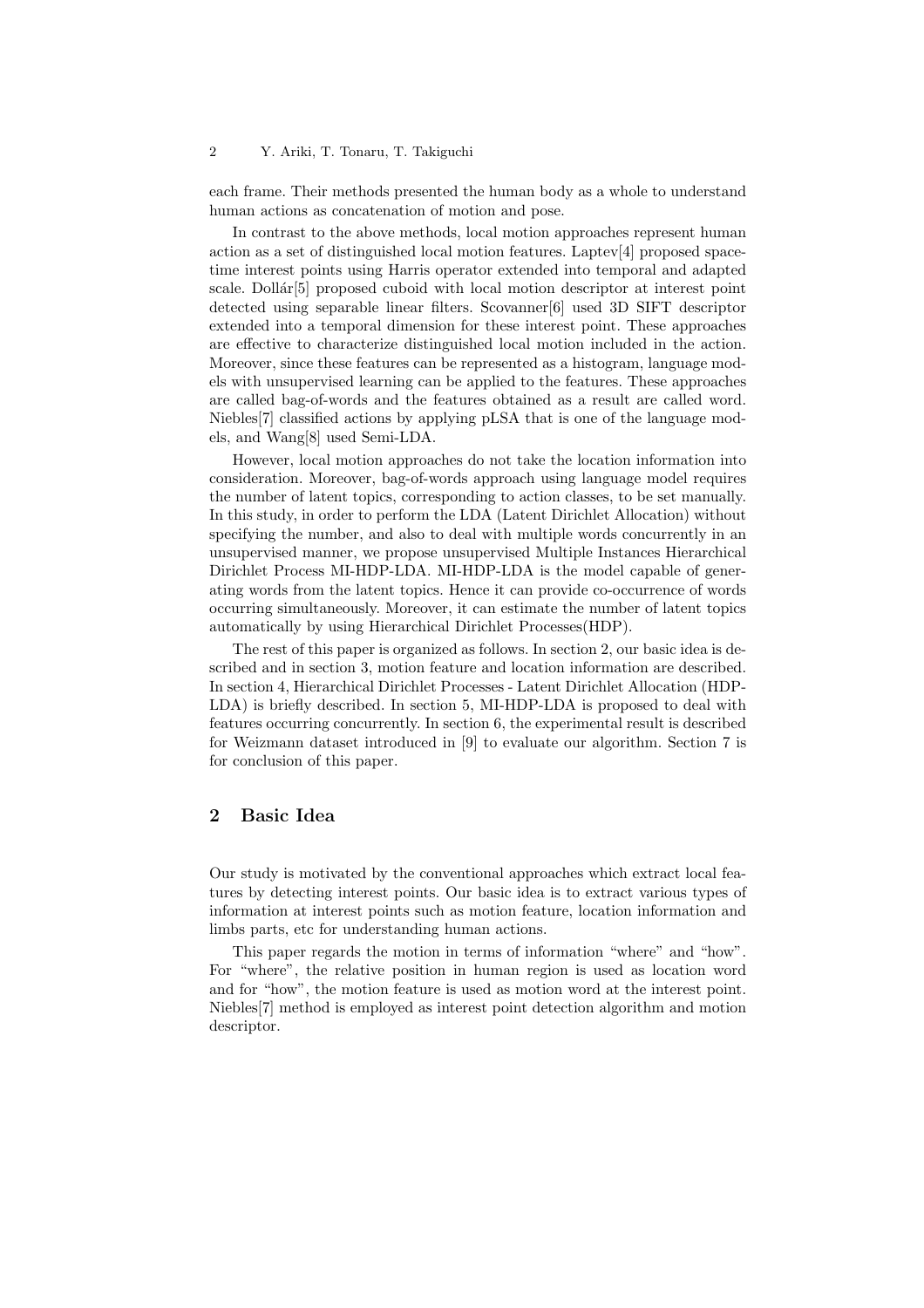### **3 Features**

In this section, we describe briefly the motion feature proposed by  $\text{Dollar}[5]$  and location information representing "where".

### **3.1 Motion Feature**

Assuming a stationary camera or a process that can account for camera motion, separable linear filters are applied to the video to obtain the response function as follows,

$$
R(x,y) = \left(I(x,y) * g(x,y;\sigma) * h_{ev}(t;\tau,\omega)\right)^2
$$
  
+ 
$$
\left(I(x,y) * g(x,y;\sigma) * h_{od}(t;\tau,\omega)\right)^2,
$$
 (1)

where  $g(x, y; \sigma)$  is a 2D Gaussian smoothing kernel, applied only along the spatial dimensions, and *hev* and *hod* are a quadrature pair of 1D Gabor filters applied temporally, which are defined as follows,

$$
h_{ev}(t;\tau,\omega) = -\cos(2\pi t\omega)e^{-\frac{t^2}{\tau^2}},
$$
  
\n
$$
h_{od}(t;\tau,\omega) = -\sin(2\pi t\omega)e^{-\frac{t^2}{\tau^2}}.
$$
\n(2)

The two parameters  $\sigma$  and  $\tau$  correspond to the spatial and temporal scales of the filters respectively. To make the response function effective,  $\omega = 4/\tau$  was employed.

This function detects any regions where complex motion is caused spatially. In fact, a region with complex motion can induce a strong response, but a region with simple translational motion will not induce a strong response. The spatial-temporal interest points are extracted around the local maxima of the response function. At each interest point, a spatial-temporal cube is extracted that contains the output of the response function. Its size is approximately six times the spatial and temporal scales along each dimension. To obtain a motion descriptor, the brightness gradients are computed at all the pixels in the cube and are concatenated to form a vector. Then PCA is applied to reduce the dimensionality of the descriptors.

In order to obtain the cluster prototypes, a k-means algorithm is applied to the descriptors. Then each descriptor is assigned a descriptor type by mapping it to the prototype. Therefore a collection of descriptors included in a video is represented as a histogram of the descriptor types. The descriptor types are called motion words.

### **3.2 Location Information**

As shown in Fig.1, the human rectangle region is divided into  $N \times M$  blocks. Each block indicates a relative position within a human rectangle region. The extremities of the motion such as arm and foot movement are extracted as the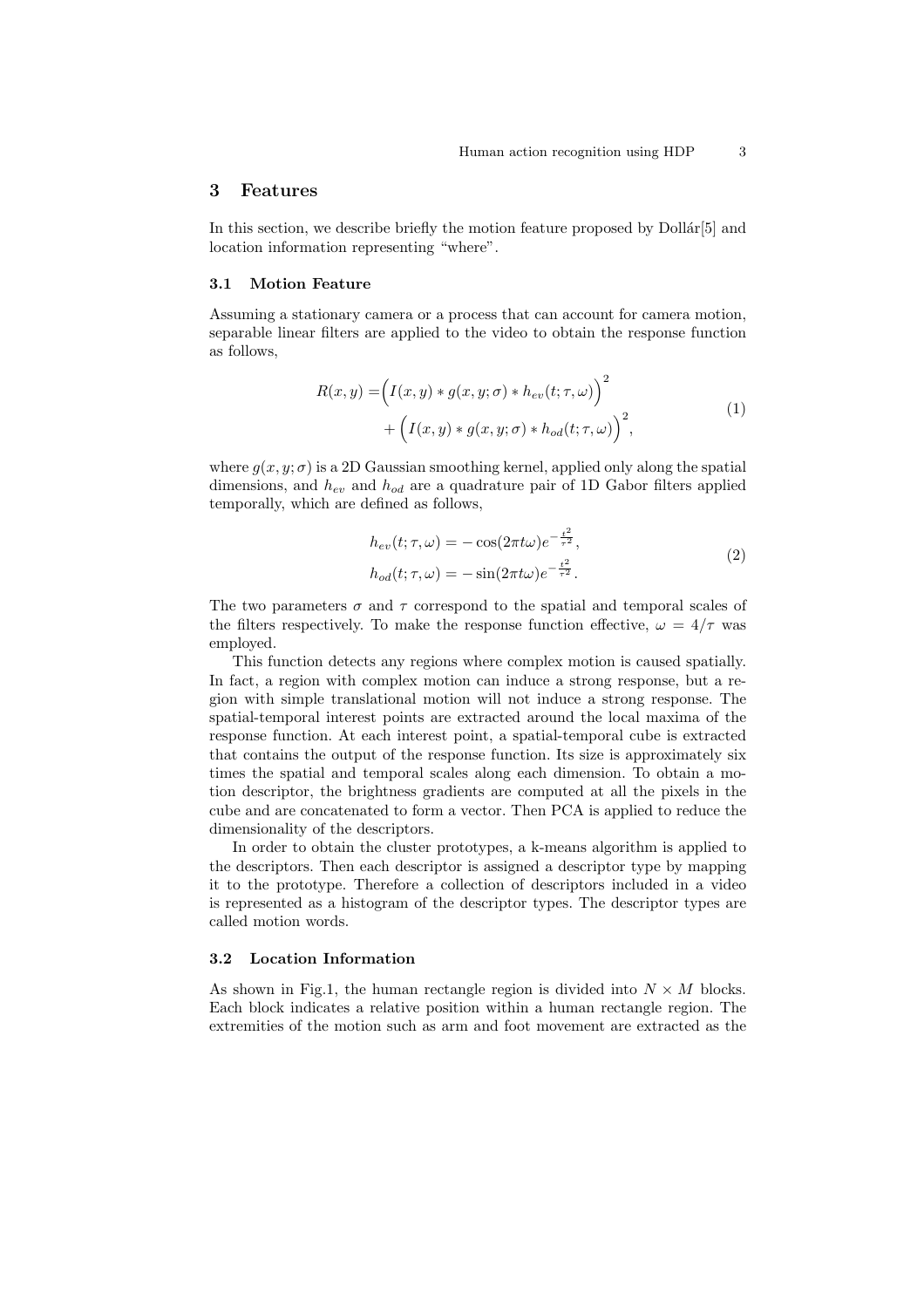

**Fig. 1.** (a)Human rectangle region is split into  $N \times M$  blocks. (b)A motion word enclosed in orange circle also has a location word occurred in sub-region 1. This indicates that these words occurred at the interest point have motion feature and location information concurrently.

interest points and therefore they have two kinds of information, namely, motion feature and location information. The person detection is done manually in the experiment to exclude the detection errors, but it will be automatically performed by frame subtraction.

# **4 Hierarchical Dirichlet Processes - Latent Dirichlet Allocation**



**Fig. 2.** Graphical representation of HDP-LDA model and MI-HDP-LDA model

Our model is based on Hierarchical Dirichlet Processes - Latent Dirichlet Allocation (HDP-LDA) [10]. HDP-LDA is extended from LDA[11] by using multiple DPs. In contrast to LDA with a finite mixture model, HDP-LDA is an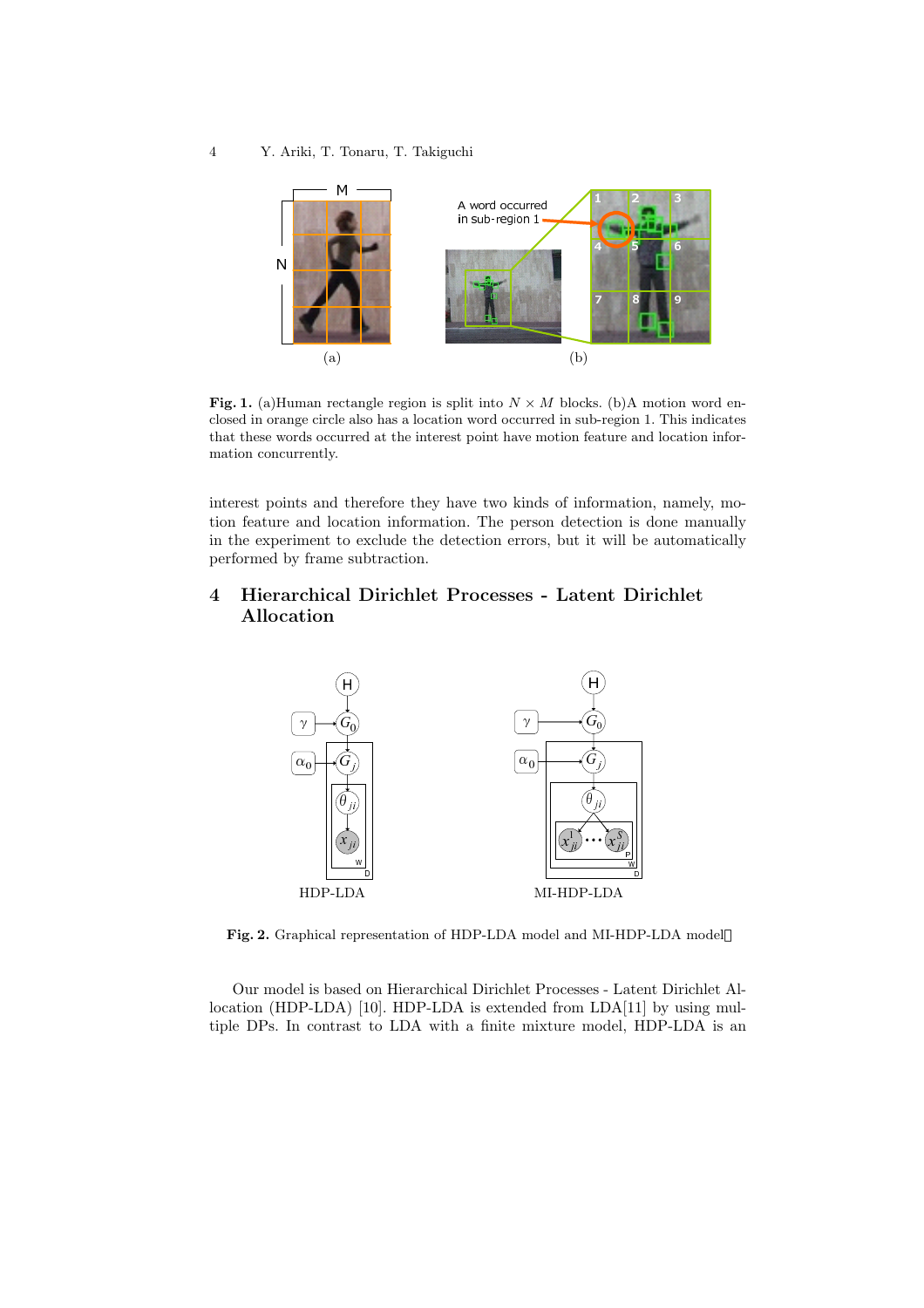infinite mixture model sharing topics across multiple DPs given an underlying base measure *H*. The graphical model of HDP-LDA is depicted in Fig.2 left.

Suppose we are given a collection *D* of video clips  $\{1, \dots, j, \dots, J\}$ . Video clip *j* has a collection of words  $\{x_{j1}, \dots, x_{ji}, \dots, x_{jI}\}$  as described in the previous section, where  $x_{ji}$  is the *i*-th word in video clip *j*.

The global measure  $G_0$  has a probability distribution decided by Dirichlet process(DP)[12] with concentration parameter  $\gamma$  and base probability measure *H* as follows,

$$
G_0 \mid \gamma, H \sim \text{DP}(\gamma, H). \tag{3}
$$

DP is a process that a random probability measure is distributed as a Dirichlet distribution with concentration parameter and base probability measure. The random probability measure  $G_i$  for designated video clip  $j$  has a distribution decided by a Dirichlet process with concentration parameter  $\alpha_0$  and base probability measure  $G_0$  under conditional independence given  $G_0$ ,

$$
G_j \mid \alpha_0, G_0 \sim \text{DP}(\alpha_0, G_0). \tag{4}
$$

Such hierarchical process of distributing a probability measure is Hierarchical Dirichlet Processes. For each video clip *j*, let  $\theta_{j1}, \theta_{j2}, \cdots$  be independent and identically distributed random variables sampled from  $G_i$ . Each  $\theta_{ji}$  is a topic corresponding to a single word  $x_{ji}$ . The likelihood is given by:

$$
\theta_{ji} \mid G_j \sim G_j \tag{5}
$$

$$
x_{ji} \mid \theta_{ji} \sim F(\theta_{ji}), \tag{6}
$$

where  $F(\theta_{ji})$  denotes the probability distribution of the observation  $x_{ji}$  given  $\theta_{ji}$ . Words are generated independently and distributed identically from the selected topic.

### **5 Multiple Instances HDP-LDA**

HDP-LDA model generates a single word  $x_{ji}$  from the corresponding topic  $\theta_{ji}$ , but not the multiple instances of the word concurrently such as motion word and location word. To solve this problem, we propose Multiple Instances HDP-LDA(MI-HDP-LDA) that allows multiple concurrent instances of the word.

MI-HDP-LDA can generate multiple instances  $x_{ji} = \{x_{ji}^1, \dots, x_{ji}^S\}$  of the word from latent topic  $\theta_{ji}$ . Each instances  $x_{ji}^s$  is generated as follows,

$$
x_{ji}^s \mid \theta_{ji} \sim F_s(\theta_{ji}), \tag{7}
$$

where  $F_s(\cdot)$  is the distribution of  $x_{ji}^s$  given the latent topic  $\theta_{ji}$ . Here *S* indicates the number of instances of the word *i* such as motion word and location word in the video clip *j*.

Next, we describe the Gibbs sampling scheme for MI-HDP-LDA in CRF (Chinese Restaurant Franchise) representation[10]. Basic scheme is exactly similar to HDP-LDA except it obtains the likelihood of generating  $x_{ji}$ .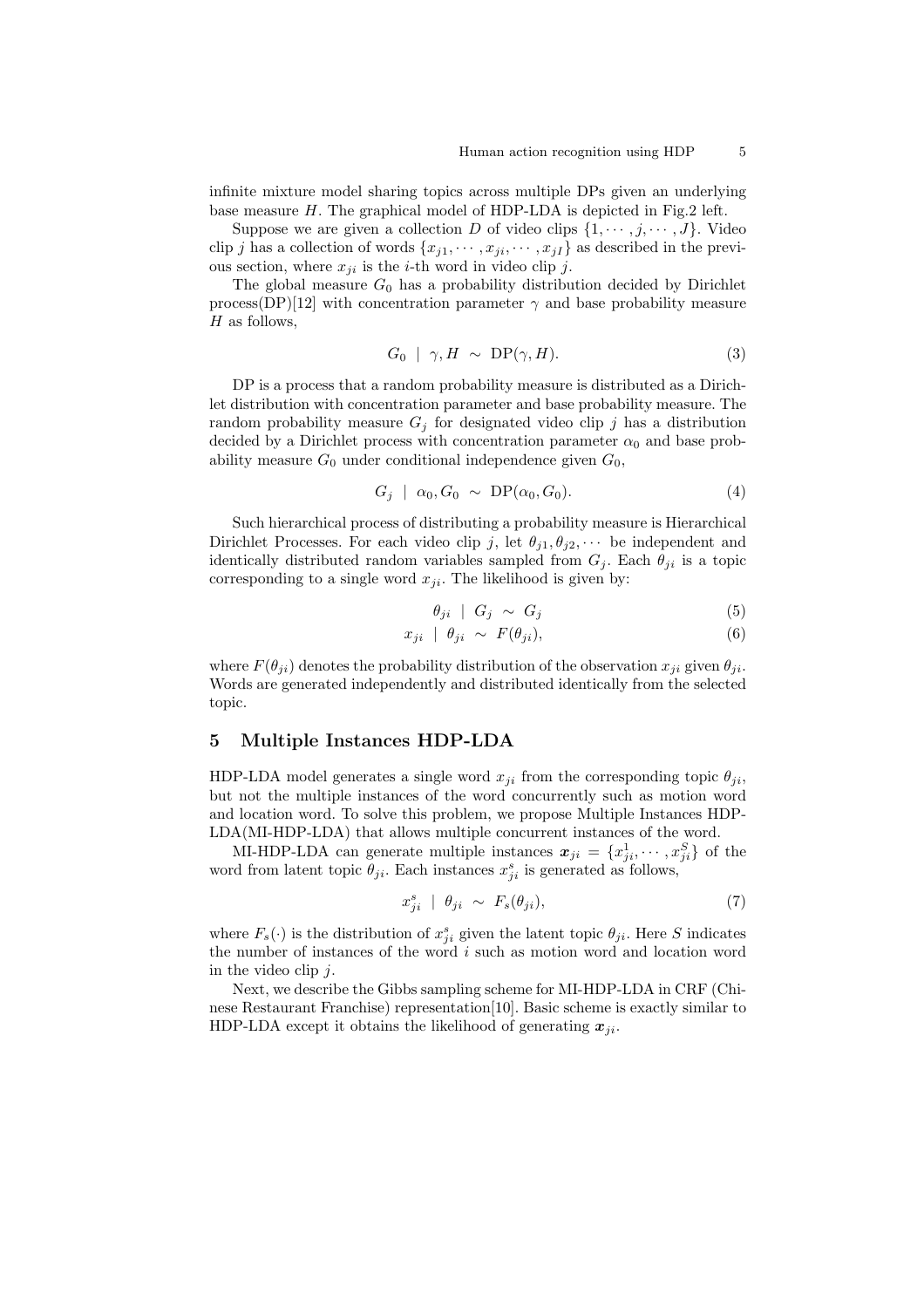The variable  $x_{ji}$  is multiple instances of word *i* observed concurrently, so that  $x_{ji}$  is a vector with the size of *S*. Each  $x_{ji}$  is assumed to be generated based on a distribution  $F(\theta_{ji})$ . Let the factor  $\theta_{ji}$  be associated with the table  $t_{ji}$  in CRF, i.e., let  $\theta_{ji} = \psi_{jtji}$ . The random variable  $\psi_{jt}$  is a topic  $k_{jt}$ ; i.e.,  $\psi_{jt} = \phi_{k_{jt}}$ . The prior over the parameters  $\phi_k$  is *H*. Let  $z_{ji} = k_{jt_{ji}}$  denote the topic associated with the observation  $x_{ji}$ . We use the notation  $n_{jtk}$  to denote the number of customers in restaurant *j* at table *t* eating dish  $k$ , while  $m_{ik}$ denotes the number of tables in restaurant *j* serving dish *k*. Marginal counts are represented with dots.

Let  $\mathbf{x} = {\mathbf{x}_{ji} : \text{all } j, i}$   $\mathbf{x}_{jt} = {\mathbf{x}_{ji} : \text{all } i \text{ with } t_{ji} = t}$   $\mathbf{t} = {t_{ji} : \text{all } j, i}$  $\mathbf{k} = \{k_{jt} : \text{all } j, t\}$   $\mathbf{z} = \{z_{ji} : \text{all } j, i\}$   $\mathbf{m} = \{m_{jk} : \text{all } j, k\}$   $\phi = \{\phi_1, \cdots, \phi_K\}.$ When a superscript is attached to a set of variables or a count, e.g.,  $x^{-ji}$ ,  $k^{-jt}$ or  $n_{jt}^{-ji}$ , this means that the variable corresponding to the superscripted index is removed from the set or from the calculation of the count.

**Sampling** *t***.** The probability that  $t_{ji}$  takes on a previously used value *t* or new value *t* new is given as follows;

$$
p(\boldsymbol{x}_{ji}|\boldsymbol{t}^{-ji}, t_{ji} = t^{\text{new}}, \boldsymbol{k}) = \sum_{k=1}^{K} \frac{m_{\cdot k}}{m_{\cdot \cdot} + \gamma} f_k^{-\boldsymbol{x}_{ji}}(\boldsymbol{x}_{ji}) + \frac{\gamma}{m_{\cdot \cdot} + \gamma} f_{k^{\text{new}}}^{-\boldsymbol{x}_{ji}}(\boldsymbol{x}_{ji}) \quad (8)
$$

$$
f_k^{-\boldsymbol{x}_{ji}}(\boldsymbol{x}_{ji}) = \int \prod_{s=1}^S F_s(x_{ji}^s | \phi_k) h(\phi_k) d\phi_k \quad (9)
$$

$$
f_{k^{\text{new}}}^{-\boldsymbol{x}_{ji}}(\boldsymbol{x}_{ji}) = \int \prod_{s=1}^{S} F_s(x_{ji}^s | \phi_{k^{\text{new}}}) h(\phi_{k^{\text{new}}}) d\phi_{k^{\text{new}}}
$$
(10)

where  $h(\phi_{k^{new}})$  is probability density function of the base probability measure *H*. The conditional distribution of  $t_{ji}$  is then obtained as follows;

$$
p(t_{ji} = t | \mathbf{t}^{-ji}, \mathbf{k}) \propto \begin{cases} n_{ji}^{-ji} f_{k_{jt}}^{-\mathbf{x}_{ji}}(\mathbf{x}_{ji}) & \text{if } t \text{ is previously used,} \\ \alpha_0 f_{k^{\text{new}}}^{-\mathbf{x}_{ji}}(\mathbf{x}_{ji}) & \text{if } t = t^{\text{new}}. \end{cases}
$$
(11)

If the sampled value of  $t_{ji}$  is  $t^{new}$ , we obtain a sample of  $k_{jt^{new}}$  according to the following probability:

$$
p(k_{j t^{\text{new}}} = k | \mathbf{t}, \mathbf{k}^{-j t^{\text{new}}}) \propto \begin{cases} m_{.k} f_k^{-\mathbf{x}_{ji}}(\mathbf{x}_{ji}) & \text{if } k \text{ is previously used,} \\ \gamma f_{k^{\text{new}}}^{-\mathbf{x}_{ji}}(\mathbf{x}_{ji}) & \text{if } k = k^{\text{new}}. \end{cases}
$$
(12)

**Sampling** *k***.** Since  $k_{jt}$  actually changes the component membership of all data items in table *t*, the likelihood obtained by setting  $k_{jt} = k$  is given by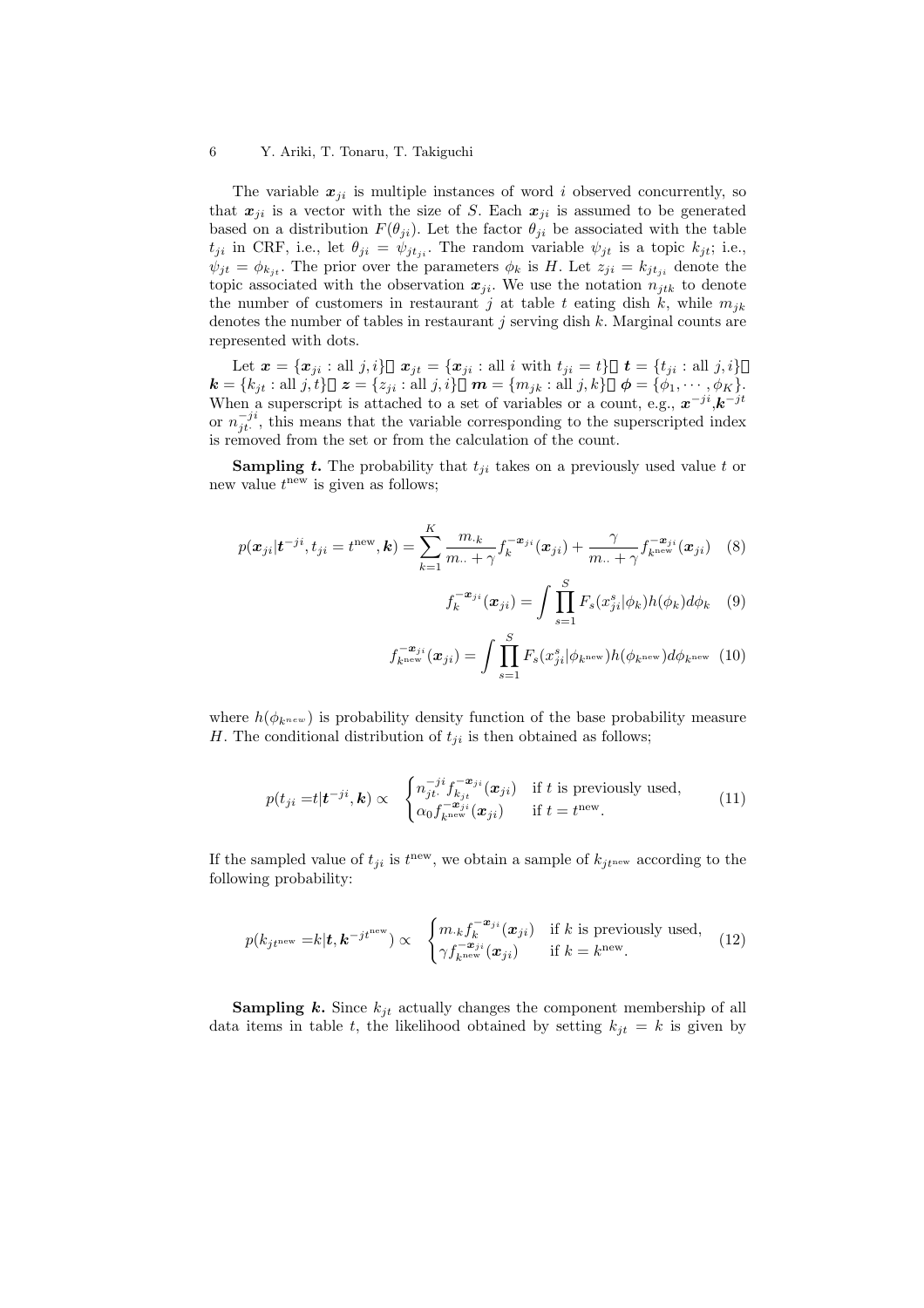$f_k^{-x_{jt}}(x_{jt})$ , so that the conditional probability of  $k_{jt}$  is obtained as follows;

$$
p(k_{jt} = k|\mathbf{t}, \mathbf{k}^{-jt}) \propto \begin{cases} m_{.k}^{-jt} f_k^{-\mathbf{x}_{jt}}(\mathbf{x}_{jt}) & \text{if } k \text{ is previously used,} \\ \gamma f_{k^{\text{new}}}^{-\mathbf{x}_{jt}}(\mathbf{x}_{jt}) & \text{if } k = k^{\text{new}}, \end{cases}
$$
(13)

$$
f_k^{-\boldsymbol{x}_{jt}}(\boldsymbol{x}_{jt}) = \prod_{i:t_{jt}=t} \int \prod_{s=1}^S F_s(x_{ji}^s | \phi_k) h(\phi_k) d\phi_k, \qquad (14)
$$

$$
f_{k^{\text{new}}}^{-\boldsymbol{x}_{jt}}(\boldsymbol{x}_{jt}) = \prod_{i:t_{ji}=t} \int \prod_{s=1}^{S} F_s(x_{ji}^s | \phi_{k^{\text{new}}}) h(\phi_{k^{\text{new}}}) d\phi_{k^{\text{new}}}.
$$
 (15)

In recognition, topics of each  $x_{ji}$  are calculated using Gibbs sampling with  $F(\theta)$  obtained in learning. Given a test video *j*' and words  $x_{j'i}$ , the corresponding topic  $\theta_{j'i}$  is computed and the topic histogram of test video  $j'$  is obtained as follows,

$$
hist(\theta) + = \theta_{j'i},\tag{16}
$$

$$
k = \max(\text{hist}(\theta)).\tag{17}
$$

An action label recognized for test video *j ′* is the maximization topic *k* of the histogram.

# **6 Experiments**

The proposed method was evaluated for Weizmann dataset which includes 10 motion classes such as jump, run, ship and walk. The total number of movies included in the database was 92. We employed leave-one-out cross validation as evaluation method. The following four experiments were conducted for the evaluation.

- **–** Exp. 1: motion + LDA
	- *•* LDA was evaluated using only motion word as a baseline method.
- **–** Exp. 2: motion + HDP-LDA
	- *•* HDP-LDA was evaluated using only motion word for comparison with Exp.1.
- **–** Exp. 3: motion + loation + HDP-LDA
	- *•* HDP-LDA was evaluated using motion word and location word to compare it with MI-HDP-LDA.
- **–** Exp. 4: motion + loation + MI-HDP-LDA
	- *•* The proposed method was evaluated using motion word and location word.

At first, LDA was evaluated using motion word as a baseline. Though LDA generates the prior distribution by using the Dirichlet distribution as well as HDP-LDA, it can not estimate the number of latent topics automatically as HDP can do.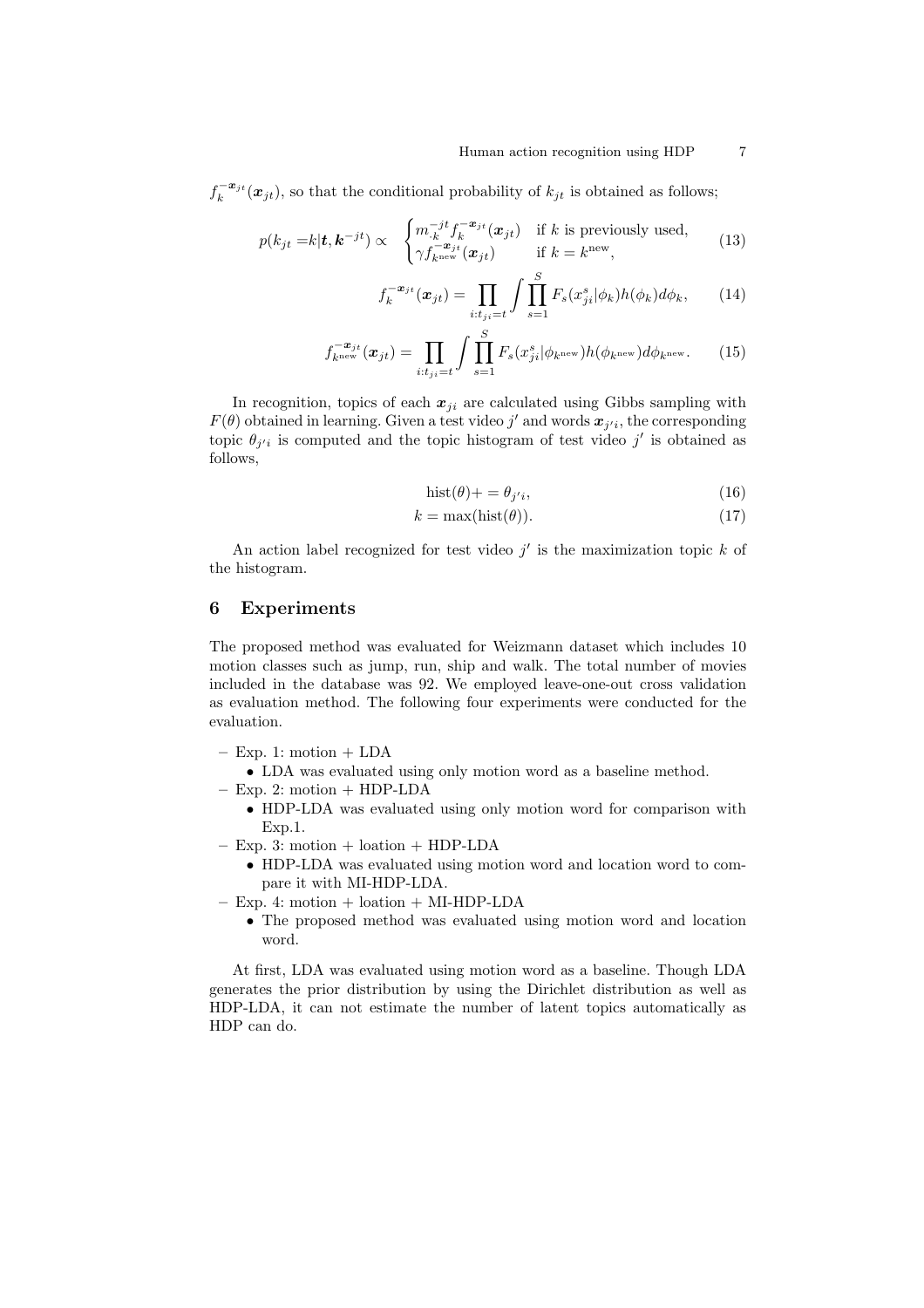In the motion word parameters, cuboid size was 15*×*15*×*15 and codebook size was 1000. In the location word, the number of blocks in human region size was  $10 \times 13$ . The response parameter  $\tau$  was set to 5 and PCA reduced the dimension to 779. The number of the latent topics was set to 10 manually for LDA.

As a result of the experiment 1, the recognition rate was 61.8% and the confusion matrix is shown in Fig.4(a). It recognized the motions of bend, jack, pjump and wave1 excellently, but the motions of jump, side and skip were considerably confused. The reason of the confusion will be attributed to their similar movements of the body except for the legs. The motions of wave1 and wave2 had been learned as the same action class by unsupervised LDA without location information, because the subject waves right hand only in the motion wave1 and waves both hands in the motion wave2. Therefore it classified them into the same action class in the recognition.

As a result of the experiment 2, the recognition rate was 64.9% and the confusion matrix is shown in Fig.4(b). The average number of classes automatically estimated was 16.33. It recognized bend and jack, etc. excellently, but the motion of Jump and wave2 was confused as experiment 1.

As a result of the experiment 3, the recognition rate was 64.0% and the confusion matrix is shown in Fig.4(c). The average number of classes estimated was 14.33. This experiment was carried out using both the motion words and the location words for HDP-LDA. In this experiment, it was assumed that the both words were not concurrently occurred but were independently generated, and the word of the location information was simply added. This experiment was carried out to compare with MI-HDP-LDA in terms of information concurrency. The same likelihood  $F_s(\theta)$  was used for the same word in HDP-LDA and MI-HDP-LDA.

Finally, experiment 4 was carried out for MI-HDP-LDA using both the motion words and the location words. The recognition rate was improved up to the highest score 73.7%. The average number of topics estimated was 15.78. The confusion matrix is shown in Fig.4(d). Especially, in unsupervised MI-HDP-LDA, wave1 and wave2 were automatically learned as different motion owing to location information of the motion, therefore they were classified into different motion classes in the recognition.



**Fig. 3.** Number of topics in experiment 4 (MI-HDP-LDA)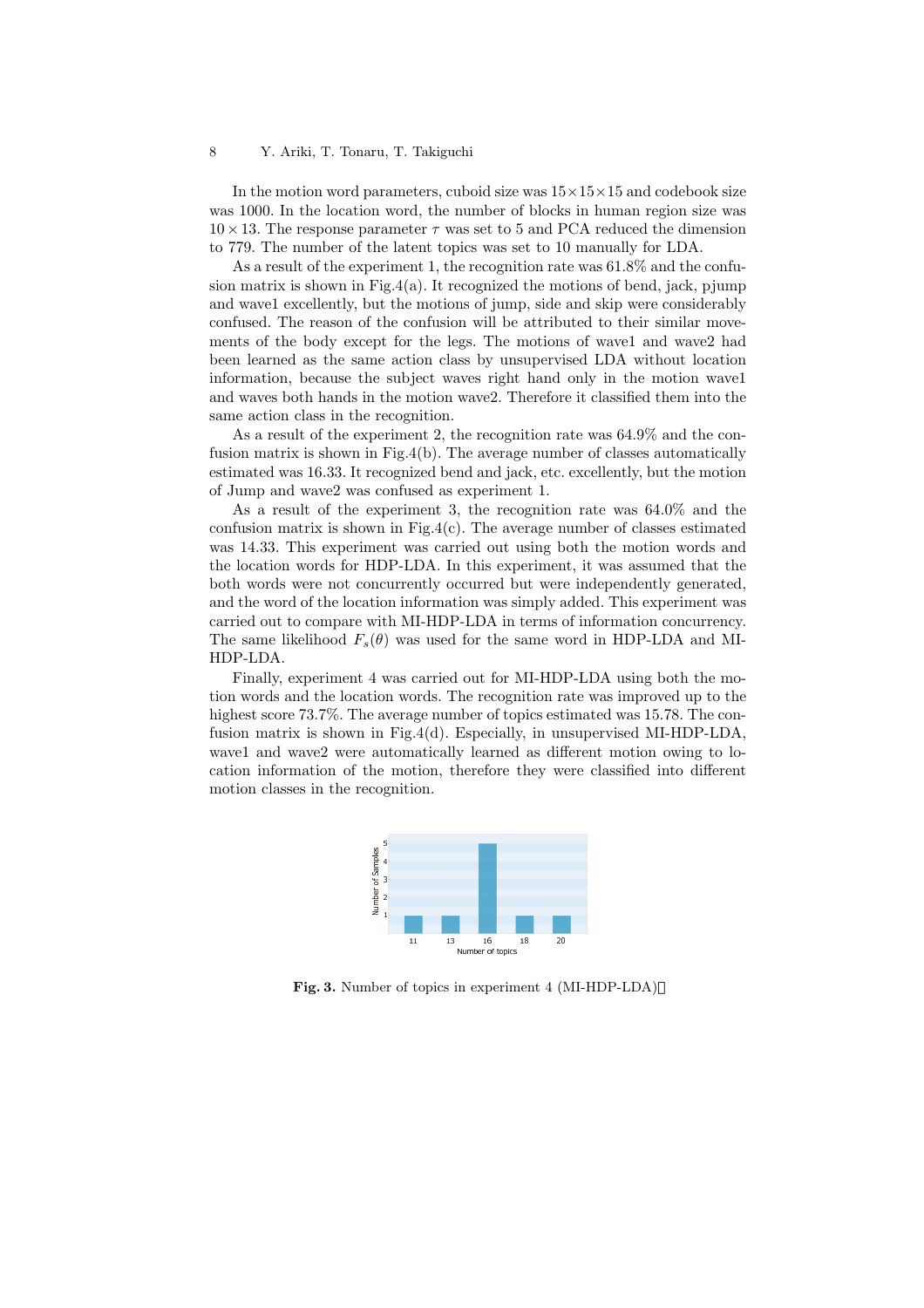

**Fig. 4.** Confusion matrices computed in respective experiment for Weizmann Dataset $(\%)$ .

Next, the number of latent topics estimated by HDP is described. There were about 15 latent topics at average with some variation over the experiment 2, 3 and 4. Fig.3 shows the number of topics sampled in experiment 4.

Weizmann Dataset has two kinds of motions in jump, run, side, skip and walk: motions toward right or left directions. If these actions are separately counted, the number of actions included in Weizmann Dataset becomes 15.

It can be confirmed that the extended number of actions 15 almost coincides with the number of latent topics estimated in the experiment. The number of latent topics is the number of mixtures with the highest likelihood and estimated through the experiment, depending on the training data.